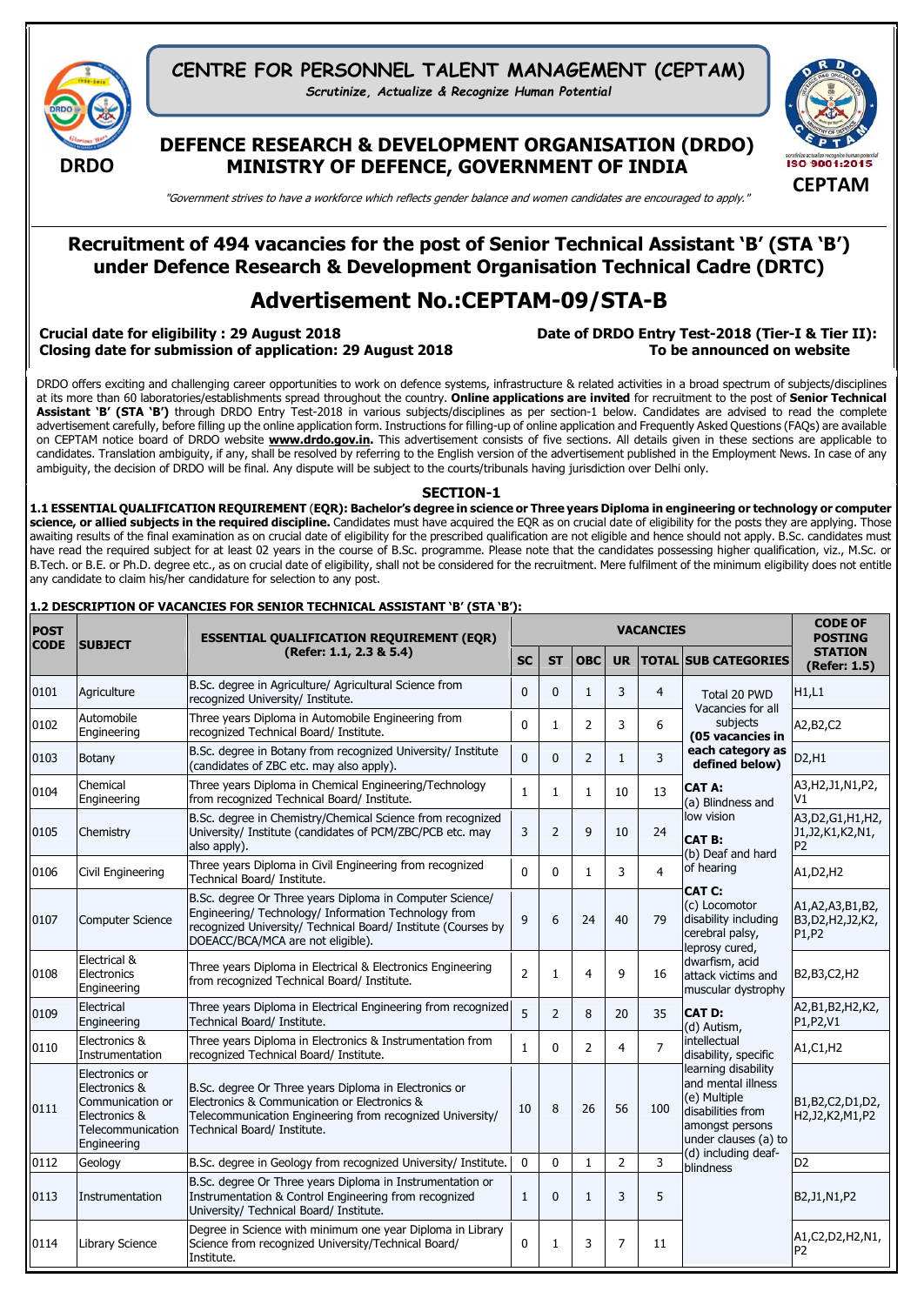| 0115  | <b>Mathematics</b>        | B.Sc. degree in Mathematics from recognized University/<br>Institute (candidates of PCM etc. may also apply).                                                                                                                                | 3        | $\Omega$                 | $\overline{2}$ | 3                        | 8   | These<br>reservations are<br>applied | D2, M2                                                                                                                  |
|-------|---------------------------|----------------------------------------------------------------------------------------------------------------------------------------------------------------------------------------------------------------------------------------------|----------|--------------------------|----------------|--------------------------|-----|--------------------------------------|-------------------------------------------------------------------------------------------------------------------------|
| 0116  | Mechanical<br>Engineering | Three years Diploma in Mechanical Engineering or Mechanical<br>Engg(Production/ Automobile/ Refrigeration/ Air Conditioning/<br>Maintenance etc.) from Technical Board/ Institute.                                                           | 30       | 9                        | 35             | 66                       | 140 | horizontally as<br>per Govt. rules.  | A1, A2, A3, B1, B2,<br>C2, D1, D2, H2, J1,<br>K1, K2, N1, P1, P2,<br>IV1                                                |
| 0117  | Metallurgy                | Three years Diploma in Metallurgical Engineering from<br>recognized Technical Board/ Institute.                                                                                                                                              |          |                          |                | 4                        | 8   |                                      | A3, H2                                                                                                                  |
| 0118  | Photography               | B.Sc. degree Or Three years Diploma in Photography or<br>Cinematography (Vocational Photography & Cinematography)<br>from recognized University/ Technical Board/ Institute<br>(Applied courses and Bachelor in Fine Arts are not eligible). | $\Omega$ | $\Omega$                 |                |                          |     |                                      | B <sub>1</sub> ,C <sub>2</sub>                                                                                          |
| 0119  | <b>Physics</b>            | B.Sc. degree in Physics from recognized University/ Institute<br>(candidates of PCM/PCB etc. may also apply).                                                                                                                                |          | $\overline{\phantom{0}}$ | $\overline{2}$ | 11                       | 16  |                                      | C <sub>1</sub> , D <sub>1</sub> , D <sub>2</sub> , H <sub>2</sub> , K <sub>2</sub> ,<br>P <sub>2</sub> , V <sub>1</sub> |
| 0120  | Psychology                | B.Sc. degree in Psychology from recognized University/<br>Institute.                                                                                                                                                                         |          | $\overline{2}$           |                | $\overline{\phantom{a}}$ | 5   |                                      | D <sub>2</sub>                                                                                                          |
| 0121  | Zoology                   | B.Sc. degree in Zoology/ Life Science from recognized<br>University/ Institute (candidates of ZBC etc. may also apply).                                                                                                                      | $\Omega$ | $\Omega$                 | 3              | $\overline{\phantom{a}}$ | 5   |                                      | D <sub>2</sub> , G <sub>1</sub> , L <sub>1</sub>                                                                        |
| TOTAL |                           |                                                                                                                                                                                                                                              |          | 36                       | 130            | 260                      | 494 | 20                                   |                                                                                                                         |

Note: The number of vacancies may increase or decrease depending upon requirement. A vacancy may be kept unfilled, if no candidate is found suitable. SC/ST/OBC vacancy reservations are applied vertically as per Govt. rules.

1.3 PAY: Pay at level 6, as per 7<sup>th</sup> CPC Pay matrix and other benefits (Approx. Rs. 50,000 per month including allowances in class 'X' cities\*)

1.4 AGE LIMIT AS ON CRUCIAL DATE OF ELIGIBILITY: Candidate must be between 18 and 28 Years of age (relaxable for SC/ST/OBC/ESM/PWD etc. as per Govt. of India rules)

1.5 CODES OF POSTING STATIONS (REFER TABLE 1.2 IN SECTION 1): A1=AGRA; A2=AHMEDNAGAR; A3=AMBERNATH(EAST); B1=BALASORE; B2=BENGALURU; B3=BHUBANESWAR; C1=CHANDIGARH; C2=CHENNAI; D1=DEHRADUN; D2=DELHI; G1=GWALIOR; H1=HALDWANI; H2=HYDERABAD; J1=JAGDALPUR; J2=JODHPUR; K1=KANPUR; K2=KOCHI; L1=LEH; M1=MUSSOORIE; M2=MYSORE; N1=NASIK; P1=PANAGARH; P2=PUNE; V1=VISAKHAPATNAM

#### SECTION-2

2.1 REMUNERATION AND SERVICE CONDITION: Pay, as per 7<sup>th</sup> CPC Pay matrix, at level 6 and other benefits include dearness allowance, house rent allowance, transport allowance, children education allowance, leave travel concession, medical facilities, CSD facility and other allowances/advances. Recruited candidates will be covered under national pension system (NPS) of the government unless provided otherwise as per Govt. of India rules. DRDO has beautiful well laid out green campuses with residential quarters, general amenities & sports facilities at most of the laboratories/ establishments. The recruited candidates will be governed by the central government rules. The personnel policies in DRDO are well laid down. The selected candidates will be appointed on probation and are liable to serve anywhere within limits of union of India including field locations / remote areas, as and when required, as per Govt. of India rules. These posts are covered under merit based limited flexible complementing scheme of DRTC for promotion to next higher grade.

2.2 TERMS OF POSTING: Candidates must give his/her preferences for posting to various stations related to the post code in his/her application. The preference of posting to stations once given by the candidate, will be treated as final and irreversible. Subsequent request for change in preference will not be entertained under any circumstances/ reasons. Candidates are, therefore, advised to carefully give preference of posting stations in online application form. DRDO reserves its right to nominate the candidate anywhere in India depending upon organizational requirement. Candidates are required to serve a minimum of five years at the first place of posting and no request for transfer will be entertained during this period. However, they may be transferred to other locations in public interest by DRDO.

2.3 ELIGIBILITY CRITERIA: All eligibility conditions, will be determined with reference to the crucial date of eligibility as mentioned in this advertisement. A) NATIONALITY: Candidate must be a citizen of India. B) Age Limit: Please refer 1.4 of this advertisement for age limit. C) EQR: EQR as per section-1 should be from recognized institutions and approved by suitable bodies like UGC/AICTE/State/Central education board or similar appropriate statutory authority. D) MEDICAL FITNESS: Candidates must be in good mental and physical health and free from any physical deformity which may interfere in efficient discharge of duties. Provisionally shortlisted candidates will be subjected to a medical examination as prescribed by the competent authority, before the appointment is issued. If a candidate is found unfit, he/she will not be offered an appointment. For PWD candidates, medical fitness standards are as per Govt. of India rules. E) NO OBJECTION CERTIFICATE (NOC): Candidates serving in Govt., PSU, Autonomous organizations, Armed Forces and Departmental candidates must apply through proper channel. Candidate should obtain NOC from the present employer at appropriate time. Application submitted without NOC will be treated as provisional. NOC must be submitted along with other documents at the time of document verification, if shortlisted.

Note: i) Candidates should ensure that they fulfill all the eligibility criteria for the post they are applying. Their admission at all stages of the selection process will be purely provisional, subject to fulfilling prescribed eligibility criteria. If, on verification, at any time during or after the selection process, it is found that, they do not fulfill any of the eligibility criteria, their candidature/appointment will be cancelled without notice, and no representation in this regard will be entertained under any circumstances. ii) Provisional shortlisting/selection at any stage of the process or success in the examination confers no right of appointment, unless the government is satisfied, after such enquiry as may be considered necessary, that the candidate is suitable in all respects for appointment to the service/post. iii) The decision of DRDO in all matters related to eligibility, acceptance or rejection of the applications, mode of selection, conduct of examination(s), allotment of examination centres, and nomination of provisionally shortlisted candidates to a specific lab/city will be final and binding on the candidates and no correspondence will be entertained in this regard.

2.4 RESERVATION/RELAXATION BENEFITS: A) Reservation/ relaxation benefits regarding age, minimum qualifying criteria etc. are applicable to the SC/ST/OBC/PWD etc. candidates applying against vacancies earmarked for them, in accordance with the instructions / orders / circulars, as per extant Govt. of India orders. All candidates applying against unreserved (UR) vacancies will be treated as general candidates. B) Candidates seeking reservation/relaxation benefits must support their claim with duly selfattested copies of relevant certificates issued by Govt./notified competent authority, at the time of submitting online applications and document verification or whenever required by DRDO, else their claim for any relaxation/concession etc. will not be considered and their application will be treated under unreserved category. C) A candidate seeking reservation/ relaxation benefits of OBC must ensure that he/she possess a genuine caste/ community certificate in central Govt. format and does not fall in creamy layer on the crucial date of eligibility. D) Candidates with physical disability of 40% and more only would be considered as person with disability (PWD) and entitled to reservation for PWD. E) It may be noted that, candidature will remain provisional till the veracity of the concerned documents are verified/reverified by the appointing authority.

2.5 AGE RELAXATION: A) The candidate must be within prescribed age limit on the crucial date of eligibility. However, upper age limit is relaxable for SC, ST, OBC, PWD, ESM, Central Govt. Civilian Employees, Disabled Defence Services Personnel, Persons domiciled in Jammu & Kashmir state during the period from 01-01-1980 to 31-12-1989 as per the rule prescribed by the Government of India. No age relaxation is allowed to SC/ST/OBC candidates applying against unreserved (UR) vacancies. Candidates belonging to PWD, ESM, Central Govt. Civilian Employees, Disabled Defence Services Personnel, Persons domiciled in Jammu & Kashmir state during the period from 01-01- 1980 to 31-12-1989 categories, who are applying against UR vacancies will get age relaxation benefit only for their respective category as above and no additional relaxation will be given for belonging to SC/ST/OBC category (Refer FAQ for further details). B) For relaxation, proforma for certificates may be downloaded (if required) from the CEPTAM notice board on DRDO website [www.drdo.gov.in](http://www.drdo.gov.in/)

#### SECTION-3

3.1 HOW TO APPLY: Candidates must satisfy themselves, before applying, about their eligibility for the post. Candidates are, therefore, urged to carefully read the advertisement and complete the application form and submit the same as per the instructions to avoid rejection later. A) All candidates must apply online through the link available on CEPTAM notice board (https://www.drdo.gov.in/drdo/ceptam/ceptamnoticeboard.html).

Applications received by any other mode will be summarily rejected. B) The online application portal will be opened on 04 August 2018 and closed on 29 August 2018 (05:00 PM). C) Firstly, the candidate must register online by filling up the basic details. After registration, the candidate will get a user Id & password (note it down & keep safely), which will be used to login for filling of application. D) Candidates are advised not to wait until last date to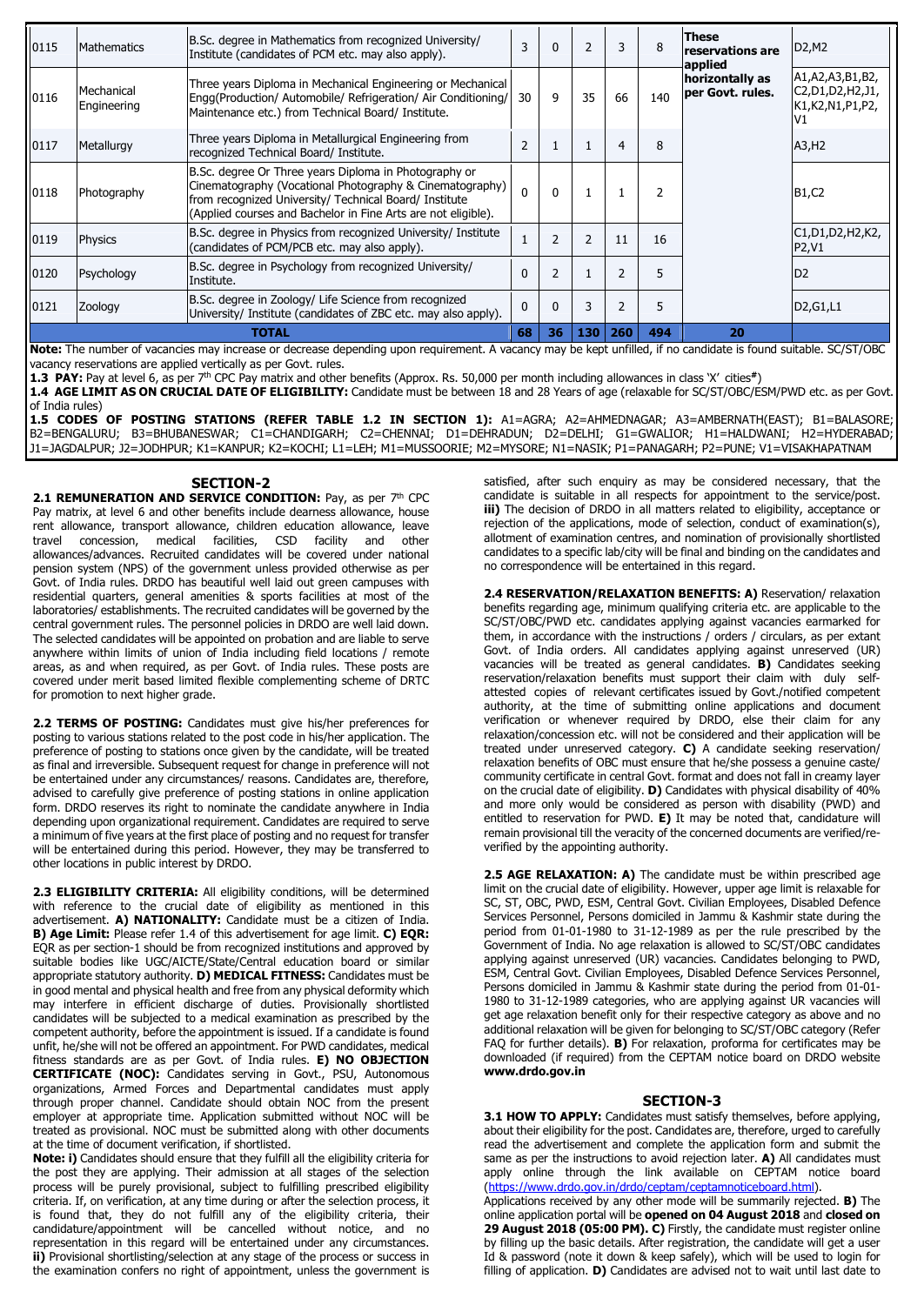submit their applications. CEPTAM will not be responsible, if candidates are not able to submit their applications on time due to last minute heavy rush, network congestion etc. E) The following documents and their scanned copies must be kept ready before filling the application: (i) 10th class or equivalent certificate for age proof. (ii) EQR certificates e.g. Graduation, Diploma etc. (as applicable). (iii) Photograph (Use only recent colour photograph taken within last 30 days. Keep 7 copies of the same photograph for future use.) (iv) Clear Left thumb impression taken with stamp pad on plain white paper. (v) Signature on plain white paper. (vi) Caste certificate in Central Govt. format (wherever applicable). (vii) PWD certificate (wherever applicable). (viii) Identity proof (ID) (e.g. Aadhaar, Passport, Voter ID, PAN, Official ID, etc.) which must be carried during the examination & document verification. **F**) Candidates must fill their name, date of F) Candidates must fill their name, date of birth, father's name & mother's name as given in matriculation/secondary examination certificate, otherwise their candidature may be cancelled. G) Candidates should have their own mobile number and valid & active personal email id. H) Contact details such as e-mail, mobile number, communication & permanent address etc. must be correct & active during the recruitment cycle as all communication will be done through them. I) Submission of Application: (i) Candidates should read the instructions carefully before making any entry or selecting options. The detailed instructions for filling-up of online application are available on our website. (ii) Candidates should save and review his/her application before submission. (iii) Candidates are required to make online payment of application fee (wherever applicable). (iv) After

final submission, request for change/correction in the particulars given in the application form, shall not be entertained under any circumstances. CEPTAM will not be responsible for any consequences arising out of non-acceptance of any correction/deletion in any particular given by candidates in application form. Hence candidates are advised to fill the application form carefully. J) Candidates are advised to take a printout of application and keep safely, bring it, at the time of document verification (if shortlisted). No printed copy of application is required to be sent to CEPTAM. However, candidates have to produce duly signed printed copy of application at the time of document verification, if provisionally shortlisted.

3.2 APPLICATION FEE, EXEMPTION FROM PAYMENT OF FEE AND MODE OF PAYMENT: A) APPLICATION FEE: Non-refundable application fee of Rs. 100/- (Rupees one hundred only) is to be paid by the candidate. The fee should be paid separately for each post code applied. B) EXEMPTION FROM PAYMENT OF FEE: All women and SC/ST/PWD/ESM candidates are exempted from payment of application fee, as per Govt. of India rules. C) MODE OF PAYMENT: Fee is to be paid online through credit card/debit card/net banking. Fee once paid will not be refunded under any circumstances. D) Ex-servicemen, who have already secured employment in civil side under Central Government on regular basis after availing of the benefits of reservation given to ex-servicemen for their reemployment, are NOT eligible for fee concession.

3.3 A) EXAMINATION CITIES FOR TIER-I: Candidates are advised to choose any three different cities from the following list in order of preference for Tier-I examination. The option/preference once given by the candidate will be treated as final and irreversible. No request for change of examination city will be entertained. CEPTAM reserves the right to add/delete any examination city and allot the candidates to any examination city other than chosen by candidate depending upon the operational constraints.

|    | uutt utpenung upon<br>the operational constraints. |    |                   |    |                    |  |  |  |  |
|----|----------------------------------------------------|----|-------------------|----|--------------------|--|--|--|--|
| 01 | <b>AGRA</b>                                        | 17 | <b>IMPHAL</b>     | 33 | <b>MYSORE</b>      |  |  |  |  |
| 02 | AHMEDABAD                                          | 18 | <b>INDORE</b>     | 34 | <b>NAGPUR</b>      |  |  |  |  |
| 03 | <b>BALASORE</b>                                    | 19 | <b>ITANAGAR</b>   | 35 | <b>NASTK</b>       |  |  |  |  |
| 04 | <b>BENGALURU</b>                                   | 20 | <b>JABALPUR</b>   | 36 | <b>PANAJI</b>      |  |  |  |  |
| 05 | <b>BHOPAL</b>                                      | 21 | <b>JAIPUR</b>     | 37 | <b>PATNA</b>       |  |  |  |  |
| 06 | <b>BHUBANESWAR</b>                                 | 22 | <b>JALANDHAR</b>  | 38 | PORT BLAIR         |  |  |  |  |
| 07 | <b>BIKANFR</b>                                     | 23 | <b>JAMSHEDPUR</b> | 39 | <b>PUNF</b>        |  |  |  |  |
| 08 | CHANDIGARH                                         | 24 | <b>JAMMU</b>      | 40 | <b>RAIPUR</b>      |  |  |  |  |
| 09 | <b>CHENNAI</b>                                     | 25 | <b>JODHPUR</b>    | 41 | RAJKOT             |  |  |  |  |
| 10 | <b>DEHRADUN</b>                                    | 26 | <b>KANPUR</b>     | 42 | <b>RANCHI</b>      |  |  |  |  |
| 11 | <b>DELHI NCR</b>                                   | 27 | <b>KOCHI</b>      | 43 | <b>SILIGURI</b>    |  |  |  |  |
| 12 | <b>GORAKHPUR</b>                                   | 28 | <b>KOLKATA</b>    | 44 | THIRUVANANTHAPURAM |  |  |  |  |
| 13 | <b>GUWAHATI</b>                                    | 29 | <b>LUCKNOW</b>    | 45 | <b>VARANASI</b>    |  |  |  |  |
| 14 | <b>GWALIOR</b>                                     | 30 | <b>MADURAI</b>    | 46 | VIJAYWADA          |  |  |  |  |
| 15 | <b>HAMIRPUR</b>                                    | 31 | MANGALORE         | 47 | VISAKHAPATNAM      |  |  |  |  |
| 16 | <b>HYDERABAD</b>                                   | 32 | <b>MUMBAI</b>     |    |                    |  |  |  |  |

B) EXAMINATION CITIES FOR TIER-II: No choice for city is required to be given by the candidates for Tier-II examination. Examination cities for the same will be decided by CEPTAM based on the operational requirement.

3.4 REJECTION CRITERIA: The rejection of applications will be based on following grounds: A) Not meeting EQR. B) Incomplete or partially filled Application. **C)** Applications without Fees (wherever applicable). D) Applications not received through proper mode/channel. E) Applications having blurred/irrelevant photo, signature, thumb impression or other documents. F) Underage or overage as on crucial date of eligibility. G) Higher qualification viz. M.Sc. or B.Tech. or B.E. or Ph.D. degree etc. as on crucial

date of eligibility. H) If a candidate submits more than one application successfully for same post code, then only the latest application with application fee (if applicable) will be considered and other applications will be rejected.

3.5 A) DATE OF EXAMINATION AND ADMIT CARD (TIER-I & TIER-II EXAMINATION): The date of examination will be published on website later. The date, time & venue of examination will be given on admit card. The e-<br>admit cards will be available on our website admit cards will be available on our (https://www.drdo.gov.in/drdo/ceptam/ceptamnoticeboard.html) for download/ print, at least 02 weeks prior to examination. Admit cards will not be sent by post. Candidates must print (preferably in colour) the admit card and carry it for appearing in examinations. Valid original photo Id (as mentioned in the application form) is mandatory with admit card to appear in the examination. CEPTAM reserves the right to divert candidate of any centre to other centre depending upon operational constraints. CEPTAM will not entertain any request for any change in examination centre, date and session allotted to candidate(s). Mere issue of e-admit card to the candidates will NOT imply that their candidature has been finally accepted by the CEPTAM.

B) APPLICATION FOR MULTIPLE POSTS: Candidates applying for more than one post code should submit their application, complete in all respects, separately. Tier-I examination: Candidates, who have applied for more than one post code, should be aware that centre for each examination may be different, and examination may be on the same day/shift. If the examinations are in two different shifts on the same day, it will be the candidate's responsibility to reach the allocated centre. If the examination for two post codes applied by candidate is in the same shift, he/she will be able to appear in the examination of one post code as per his/her own choice. Tier-II examination: It is to be noted that Tier-II examination will be in one shift in parallel for all post codes, so candidate will get opportunity to appear in the examination of only one post code as per his/her own choice.

#### SECTION-4

4.1 SELECTION PROCESS: The selection process will consist of DRDO entry test in two tiers: Tier-I, Tier-II & preliminary document verification.

Tier-I & Tier-II Tests: i) Both the test will be Computer Based Test (CBT). CBT will be conducted in two tiers as described in Table-1. ii) The CBT will consist of objective type-multiple choice questions only. iii) The syllabus of the examinations will be commensurate to essential qualification required for the post. iv) The medium for examination will be Hindi or English. v) Tier-I examination is for screening only. vi) Tier-II examination is for provisional selection. vii) Marks will be normalized in Tier-I & Tier-II examination as per best practices.

4.2 RESOLUTION OF TIE CASES FOR TIER-II EXAMINATION: In cases where more than one candidate secure the equal aggregate marks in Tier-II examination, tie cases will be resolved by applying following criteria, one after another, as applicable till the tie is resolved. (i) Marks obtained in Tier-I examination. (ii) Date of birth, older candidate placed higher in merit list. (iii) Alphabetical order in which the names of the candidates appear.

4.3 PROVISIONS FOR PWD CATEGORY:(i) Visually impaired/cerebral palsy, orthopedically handicapped candidates who has a locomotor disability wherein the dominant writing extremity is affected to the extent of slowing down the performance of the candidate (such deficiency to be indicated in the medical certificate submitted by the candidate) will be allowed compensatory time of 20 minutes per hour in the examination. Question papers will not be provided in Braille. Candidates who are availing compensatory time will have to arrange scribe on their own. (ii) For visually impaired candidates, there will be no component of maps/graph/diagrams/statistical data in the Question paper.

4.4 PRELIMINARY DOCUMENT VERIFICATION: Candidates will be called for examinations without any detailed scrutiny, therefore, their admission in examinations are only provisional. Candidates are advised to ensure meeting all eligibility criteria to avoid rejection in future. The original certificates pertaining to EQR and other relevant documents will be examined at the time of document verification. Preliminary document verification will be held after Tier-I examination. The date, time, venue and detailed instructions will be given on website later. Provisionally shortlisted candidates for Tier-II examination need to produce all the relevant certificates in original at the time of preliminary document verification, failing which the candidature of such candidates will be cancelled. Candidates may be asked at any stage of the recruitment process to produce original documents/certificates for the verification of its authenticity by forensic expert/issuing authority.

4.5 NOMINATION FOR POSTING TO LABS/ESTTS.: The function of the CEPTAM is to select and nominate the name of suitable candidates to the concerned DRDO lab/estt. on the basis of availability of vacancies in various DRDO labs/estts. Nomination shall be on the basis of merit of the candidates in the Tier-II examination, outcome of preliminary document verification and preference of posting to stations (refer 2.2) given by the candidates in their application for further processing of their candidature. Offer of appointment letter will be issued by concerned lab/estt. subject to satisfying all eligibility criteria including antecedents and character. DRDO reserves the right to nominate candidates to any place in India depending upon organisational requirements/constraints.